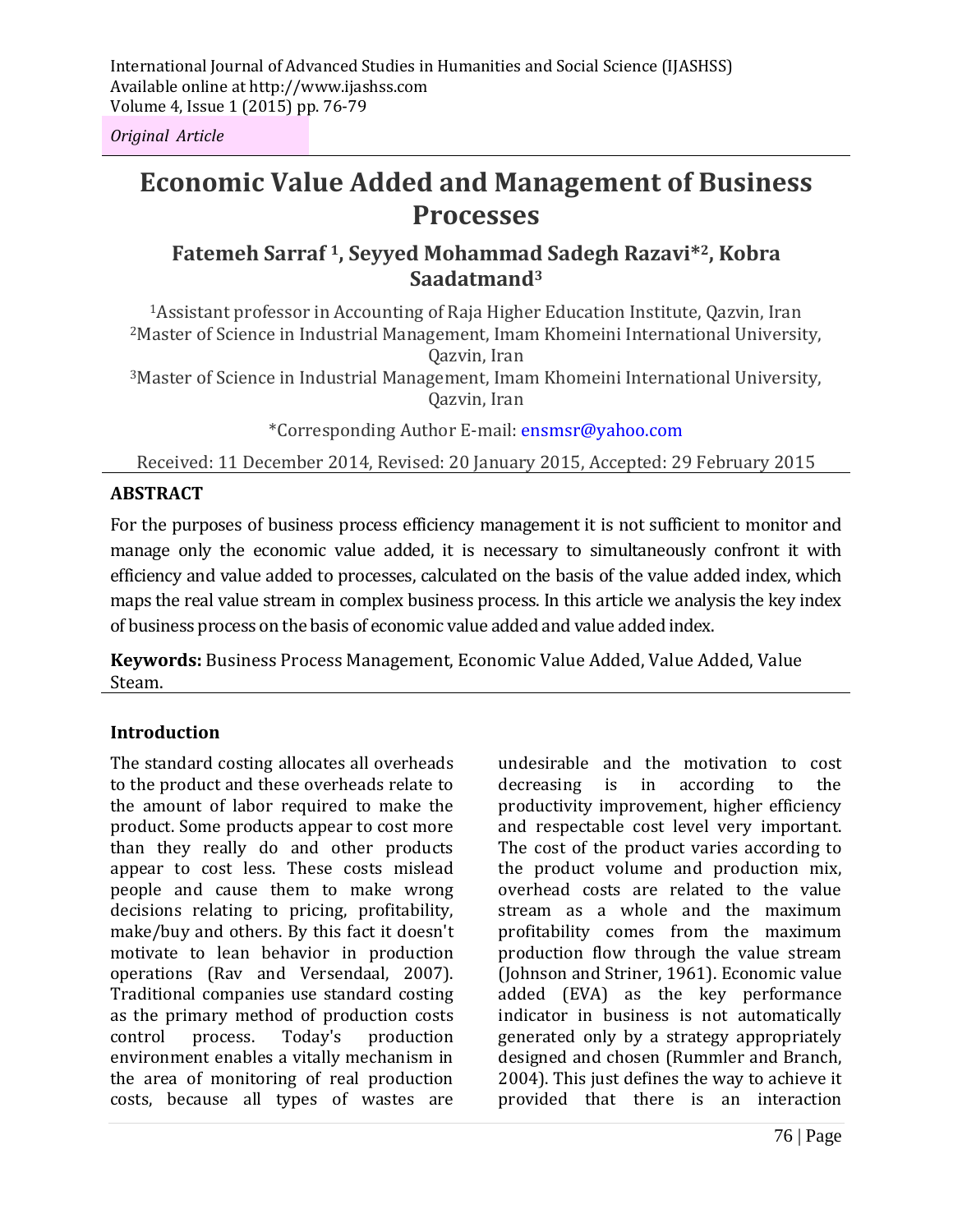between the underlying factors of success; a positive change of EVA can only be optimized intentionally provided that it becomes aligned with the knowledge of real added value of business processes (Rummler, Branch, 2004). Management and calculation based on value added index (VAI) of processes is focused on surveying the value of total process cost flow (PCF) through production system for the total continues production time and thus brings a real view of the total amount of processgenerated costs by considering the actual tangible and intangible factors, participating on the production process. Business process value added analysis is concentrated on surveying the costs of the entire value chain, i.e. since receiving production orders to sending the output to customers, i.e. valuenot-added activities and processes (Dolors and 2003). Process management is an extensive discipline which is focused on achieving added value for customers and gaining profit for the company based on managing the business processes by activities. Activity based management focuses on the requirements of continuous improvement, and the same time makes the managers use such tools for managing processes which create higher added value. Activity based management is the process of effective planning of business activities and achieving consistency in implementing the activities to reach their goals (H.I, 1967).

# **Theoretical and methodological aspects of the issue**

One of the sub-objectives set up in this research was to analyze fundamental theoretical sources and existing knowledge about this area, identify crucial quantitative parameters of this task, such as Economic Value Added (EVA), Process Value Added based on Value Added Index (VAI), Process Cost Flow (PCF) and others, and then define appropriate measurement models to accomplish other sub-objectives.

# **Economic Value Added- EVA**

EVA (Economic Value Added) is becoming one of the key indicators which are used to measure and manage the company performance and to determine the overall value of the company from its owner's or potential investor's perspective. An important feature of EVA indicator is that company owners can realistically assess operating profit by including their own capital invested in business in counting of interest income.

More basic models for calculation of EVA indicator have been developed for example:

Financial model – this model is nowadays considered to be more discussed as well as applied. The traditional basic formula generally used for the calculation of EVA indicator is as follow (Trk man, 2002):

 $EVA = NOPAT - (WACC *C)$ 

Where:

NOPAT – Net Operating Profit after Tax; WACC – Weighted Average Cost of Capital; C – Capital invested

Costing accounting model – this model calculates EVA by using so-called theoretical interest expense which determine the cost or expense of the loan capital and equity capital as the capital necessary for company's operating. Calculation of the capital necessary for company's operation considers assets as whole, i.e. both fix and current assets. These assets exclude those parts which are neutral for company's operation, and also interest free current liabilities (Kalhori, Hajiheydari, 2012). This model enables also an alternative procedure in terms of evaluation of assets in purchase or repurchases prices. The literature reports that more and more large companies are deciding to adopt the EVA performance measure as the guiding principle for their corporate policy (Dolors, 2003; H.I, 1967). Frequently, EVA is regarded as a single, simple measure that gives a real picture of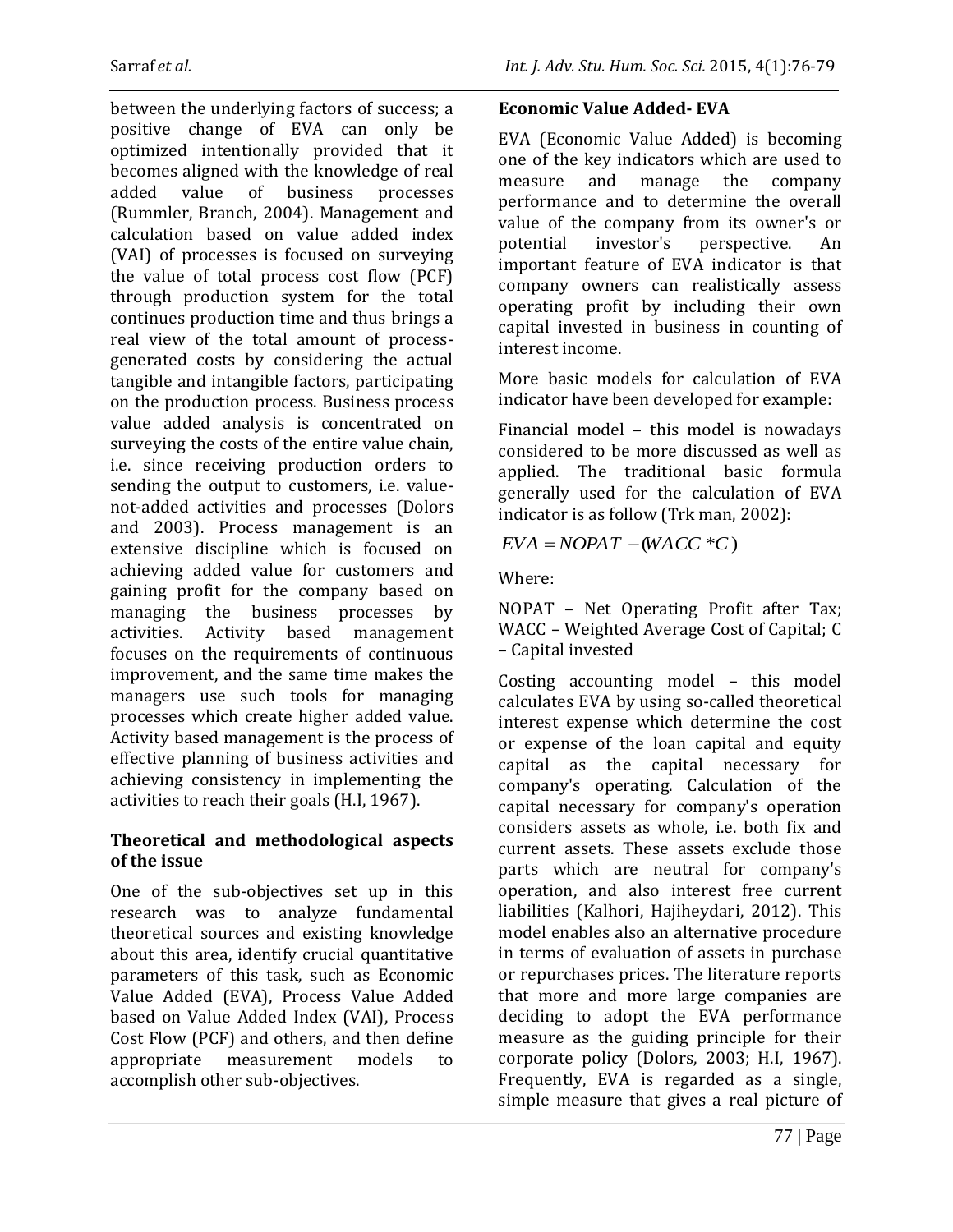stockholder wealth creation. In addition to motivating managers to create shareholder value and being a basis for management compensation, value based performance measurement systems have further practical advantages. Furthermore, studies suggest that EVA is an effective measure of the quality of managerial decisions as well as a reliable indicator of a company's value growth in the future. EVA is a measurement tool that provides a clear picture of whether a business is creating or destroying shareholder wealth. EVA measures the firm's ability to earn more than the true cost of capital.

### **Economic Value Added and Business Process Value Added**

While the Economic Value Added (EVA) and its measurement methodology only considers quasi tangible factors or accounting items of individual costs, calculation based on value added index (VAI) of processes is focused on surveying the value of total process cost flow (PCF) through production system for the total continuous production time and thus brings a real view of the total amount of processgenerated costs by considering the actual tangible and intangible factors, participating on the production process (Nadiri, 1980).



**Figure 1.** Two related dimensions of quantifying the value added in business

Business process value added analysis is concentrated on surveying the costs of the entire value chain*, i.e.* since receiving production orders to sending the output to customers, and it strictly differentiates between costs incurred to generate added value and costs of non-productive, i.e. valuenot-added activities and processes. While EVA is concentrated primarily on the cost of capital employed, added value of business processes is focused on the cost of complex value chain continuous time (Player, 1999). Economic value added (EVA) in business processes is not automatically generated only by a strategy appropriately designed and chosen. This just defines the way to achieve it provided that there is an interaction between the underlying factors

of success; a positive change of EVA can only be optimized intentionally provided that it becomes aligned with knowledge of real added value of business processes (figure 1). Combination of EVA and VAI brings a brand new viewpoint the process of economic efficiency management of business process by means of actually showing the price and profitability of business assets based on the knowledge of actual inclusion of a certain volume of assets into the production process, and on the other hand it assesses effectiveness of the use of these assets through their actual workload within a clearly defined total continuous production period. It points out the fact that economic profit in realization of a production plan can be significantly different depending on